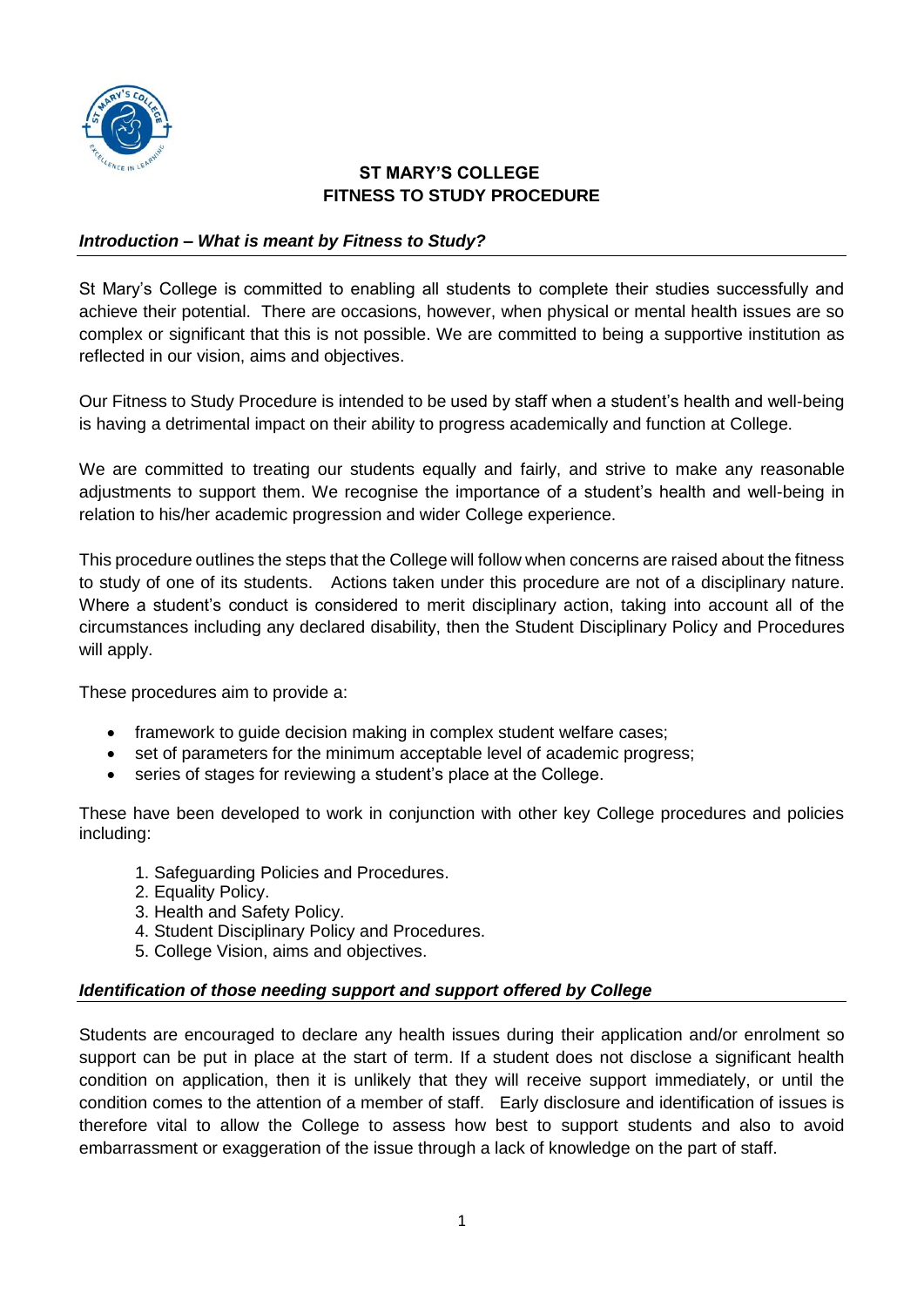The College will of course always seek to provide appropriate support to any student with ill health, whether the condition was pre-existing or commences during study at the College. Students are made aware of the range of support available during their induction and as part of the on-going Tutorial programme. All staff have a duty of care to students and can be approached with any concern however small, and if they are unable to help, staff will refer students to the Well-being Team. The Well-being Team are the Head of Safeguarding and Student Discipline and the Safeguarding & Disciplinary Officer.

Students can directly consult with the:

- Progress Tutors
- Head of Safeguarding and Student Discipline/DSL
- Safeguarding and Disciplinary Officer
- Director of Curriculum

Before sharing health information, staff will seek consent from a student to share key relevant information so that appropriate adjustments can be made. In exceptional circumstances, confidentiality may need to be broken without the student's consent. In these circumstances the student will always be informed.

We understand that health conditions may be temporary or permanent, short or long term, stable or prone to remission. The following procedure aims to clarify the Fitness to Study Procedures applied by the College when reaching judgements and offering support.

# *Pastoral Support*

St. Mary's has a robust academic monitoring system which applies to all students. We have an effective pastoral system whereby, if a member of staff has concerns about a student, they can report these concerns to the Well-being Team. A member of the Team will liaise in the first instance with the student and offer support. If no improvement is made, parents/carers will be consulted to agree a holistic approach to benefit the student with support both in College and at home and to help get them back on track if needed.

It is reasonable for Teachers, on a short-term temporary basis, to liaise with students via email, MS Teams and Pearltrees. This cannot continue long-term.St Mary's is not a distance-learning College and does not have the resources to support this long-term.

The Well-being Team and Personal tutors can all provide pastoral support as appropriate within certain parameters and can/will refer to external services where appropriate.

St Mary's cannot provide complex medical or psychiatric support. This would be usually sought externally through the students GP or other services.

Pastoral Support is finite and needs to be available for other students also.

In all cases the support must be **on site and available to all students**.

However, if pastoral support and referrals do not help the student then the formal Fitness to Study Procedure will need to be instigated.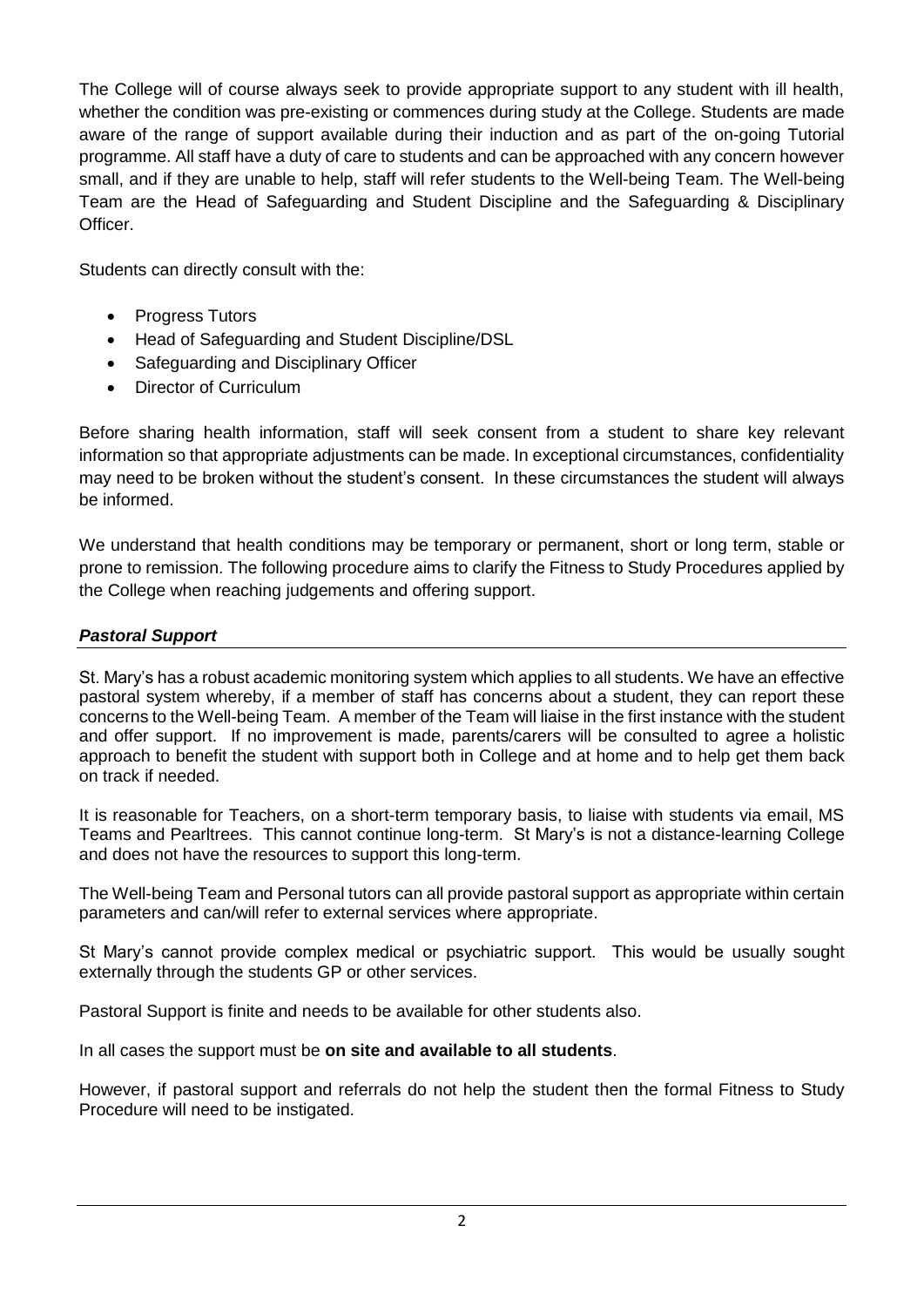#### *Academic Progress*

Each case will be unique with its own particular set of circumstances and issues, but a minimum level of attendance needs to be maintained that will allow a student to realistically achieve. Academic success depends on engagement in classroom activity, so excessively long periods of complete absence (two weeks) or very poor attendance (less than 85%) will make a student's studies less tenable, this can be at individual subject level as well as across all subjects.

In regards to coursework and homework, if a student falls significantly behind with their deadlines, despite extensions being offered, then there comes a point at which catching up is not feasible. The specific expectations regarding attendance and assessment will be set in each case depending on the circumstances.

#### *Limits to Support*

Whether health conditions are disclosed before a student joins the College or whilst at College, there needs to be reasonable limits set to the support that can be offered. These include both the flexibility the College should show around academic progress e.g. attendance and meeting assessment expectations and the type, location and frequency of support needed for a student to remain at College. Clearly it is difficult to set non-negotiable limits for academic progression and support and there needs to be careful consideration and an informed professional judgement in each individual case.

#### *Fitness to study*

Each student needs to be considered on a case by case basis. Ideally, a clear consensus would always emerge regarding the best way to progress; however, this will not always be the case. There will be occasions where the College believes that it has exhausted the support options available, it has made reasonable adjustments, but the student is unable to maintain his/her fitness to study. These situations impact negatively on both the student and the College, since the student's health, welfare and education may suffer and there will be an excessive demand on College resources.

For the student, who has struggled to maintain their academic progress beyond expectations and for whom trying to maintain the structure of College life has been a positive factor in their rehabilitation, there comes a time at which endeavouring to catch up after a lengthy absence with significantly overdue deadlines is more stressful and therefore more of a negative impact on their health than withdrawing from studies.

The time required to work with individual students to complete missed work, liaising remotely via email, MS Teams and Pearltrees and arranging meetings and support for students is a finite resource, and cannot unreasonably impact on the learning of other students at the College.

If all avenues of support have been explored and exhausted, the College may, in consultation with the student, parents/carers (if applicable), suggest that a student should withdraw from their studies at St. Mary's. In these situations, St Mary's would always assure students and their parents/carers that the best interests of the student and their welfare are at the core of all decision making.

In the event of significant concerns regarding health and fitness to study or if a student's attendance or level of work is affected by their health issues to a point where their progress is a cause for concern, the Well-being Team will arrange a meeting with the student and parent/carer.

Where there is no consensus that withdrawal is the most appropriate outcome, then the stages below will be followed:

#### **Stage 1**

A Stage 1 letter is sent home outlining concerns and setting targets. The situation is reviewed 10 working days later.